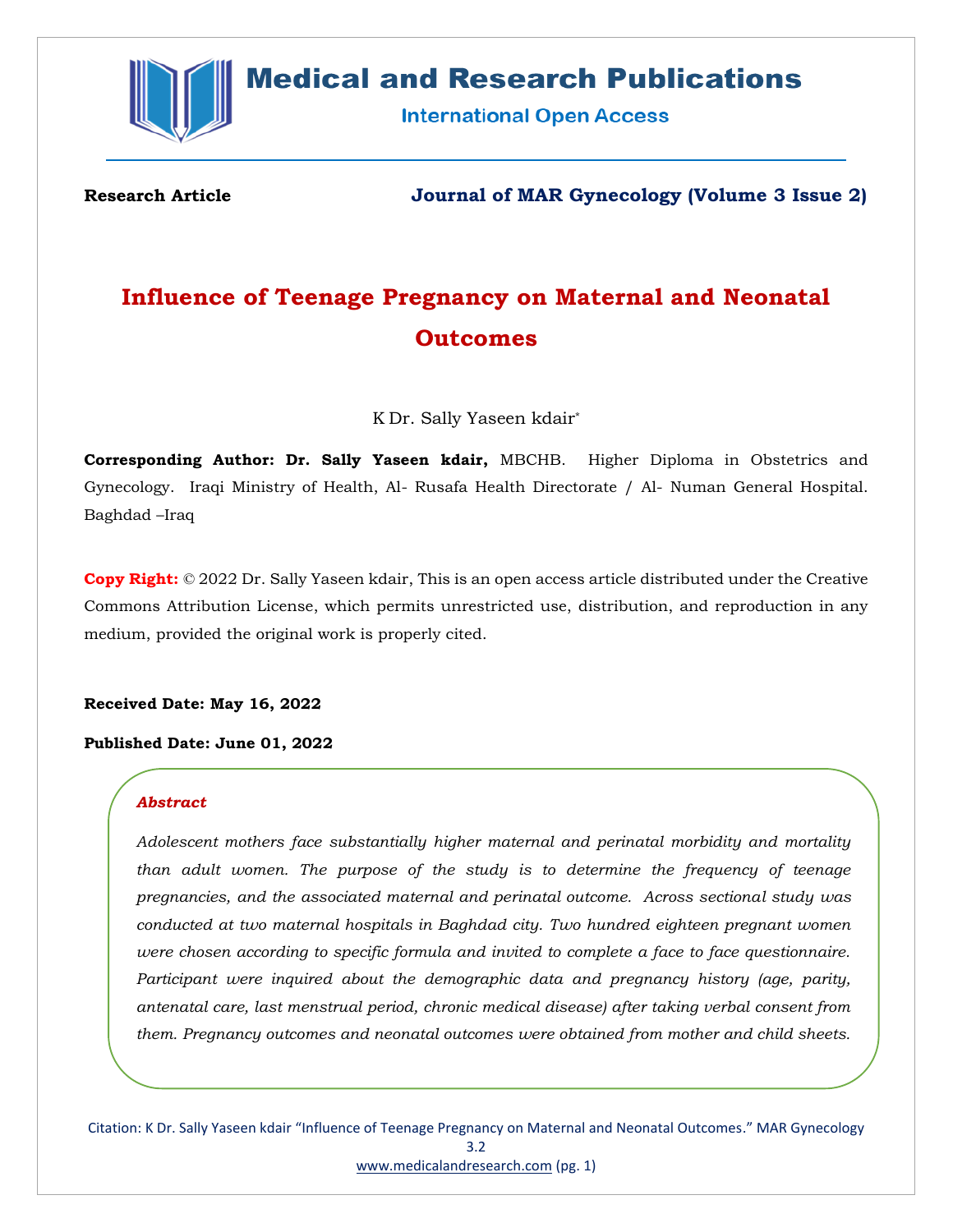*The results showed that mean maternal age was 17.5±1.4 years; 59.7% had primary education; 96.8% were housewives and 11.5% had history of abortion. 56.4% of them were living under low socioeconomic levels. 39.4% of them had cesarean section delivery. Anemia was found higher in (22%). Preterm labour was a significant complication associated with teenage pregnancy it was observed in (25.7%). The mean of low birth weight was 2.716±0.30 and 36.7% of neonatal need to get admission to NICU. In conclusion , adverse pregnancy outcomes among teenage pregnant women is an important health problem and a considerable number of teenage pregnant women had experienced two or more forms of unfavorable pregnancy outcomes. Results of this study provide that adolescent pregnancy is associated with increased risk of adverse pregnancy in maternal and neonatal outcomes.* 

*Keyword: - Teenage pregnancy, Maternal, Neonatal, Preterm labour, Outcomes*

#### **Introduction**

Teenage pregnancies are a global problem in high-, middle- and low-income countries **[**1**]**. However, teenage pregnancies are more likely to occur in marginalized communities around the world, due to poverty and lack of educational and employment opportunities **[**1**]**. It is estimated that around 21 million girls between the ages of 15 and 19 become pregnant each year in developing regions of the world, of which approximately 12 million girls are born **[**2**]**. There are at least 777,000 births to adolescent girls under the age of 15 in developing countries **[**3**]**.

World Health Organization (WHO) defines teenage pregnancy as "any pregnancy from a girl who is 10- 19 years of age", the age being defined as her age at the time the baby is born **[**4**]**. Pregnancy among very young adolescent is a significant problem, in low & middle income countries **[**5**]**, almost 10% of girls become mothers by age 16 years, with the highest rates in sub-Saharan Africa and south central and south eastern Asia **[**6**]**. Rates range from 143 per 1000 in some sub-Saharan African countries to 2.9 per 1000 in South Korea **[**7**]**.Early marriage often leads to a higher total number of lifetime births due to a longer period of exposure to the risk of pregnancy.

According to the annual statistical report in Iraq the female adolescent fertility rate (15-19) years was 56.6 (birth for 1000 adolescent) in 2019 and 34.8 (birth for 1000 adolescent) in 2020 this picture shows that the problem is increasing over years **[**8-9**]**.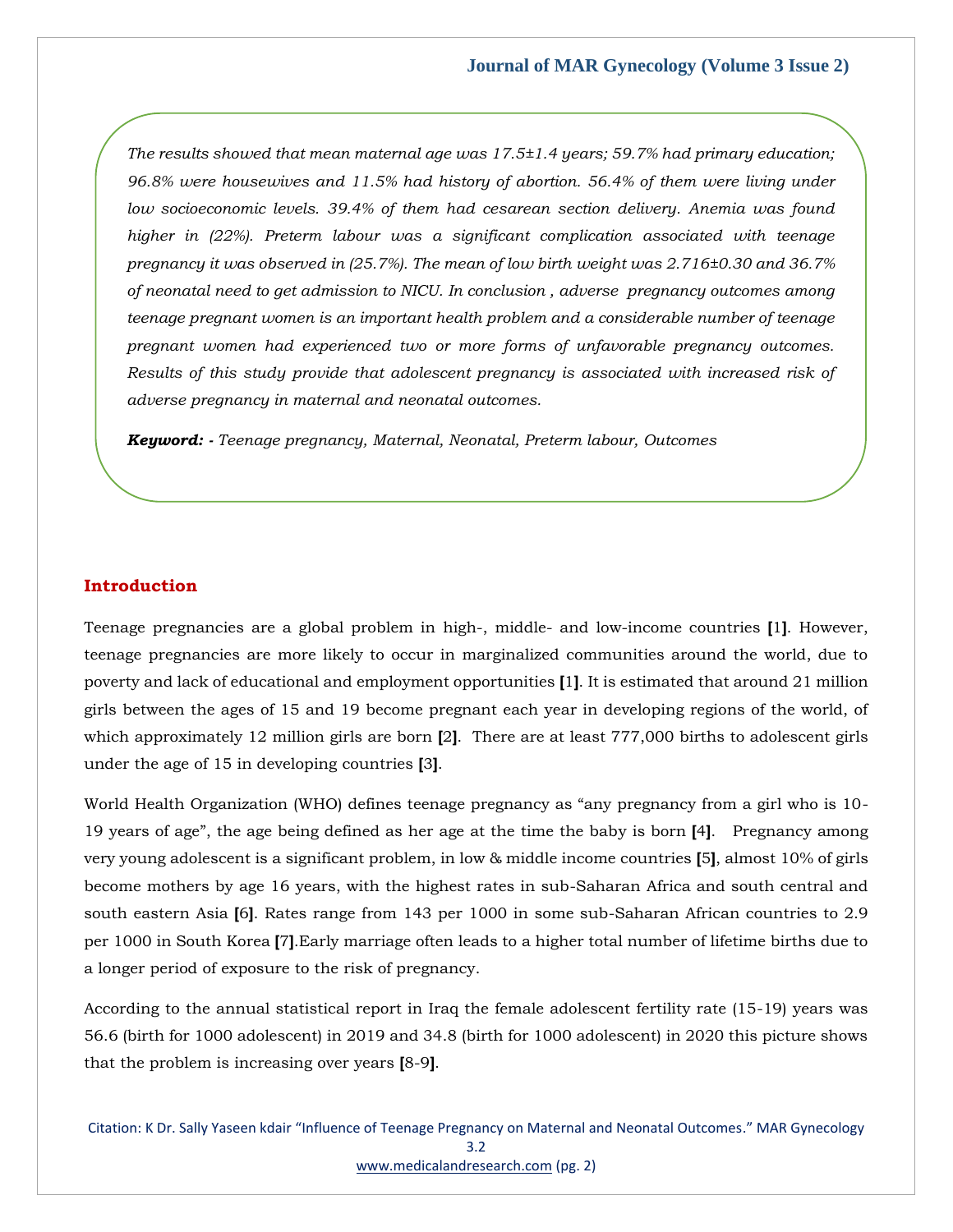Many people believe that young adolescent mothers are at high risk for poor health outcomes during pregnancy and childbirth. There is much controversy over, whether the risks associated with teenage motherhood are attributable to biological factors, lifestyles and socioeconomic conditions **[**10-11**]**.

Teenage pregnancies have been associated with adverse pregnancy outcomes, specifically with low birth weight, small for gestational age infants, prematurity, and higher rates of neonatal and post-neonatal mortality **[**12-14**]**. Other medical problems associated with teenage pregnancy include anemia, urinary tract infection and hypertension. With the exception of the very young adolescent, teenage pregnancy in itself is not biologically harmful **[**15**]**. In this study, the objectives were to determine the frequency of teenage pregnancies, and the associated maternal and perinatal outcome in our set-up.

### **Methodology**

This prospective and cross-sectional study was undertaken at Fatima Al-Zahra and Ibn Al-Baladi Hospitals for Women and Children in Baghdad from 1st January to 30th of April 2022. Formal administrative approval is obtained to contact the study from the Ministry of planning - Central Statistical Organization (CSO) which accepted the study questionnaire.

A total of 218 teenagers were included. We included the teenagers who were aged 12-19 years and the women in labour with single viable pregnancy. Multiple pregnancies; intrauterine death and those with chronic illnesses were excluded from this study. A draft of the questionnaire was presented to seventeen experts in order to review and evaluate its contents, clarity relevancy and adequacy to achieve the present study objectives. All of the expert's comments were taken into consideration for modification and revision. The majority of them had agreed that the questionnaire was clear and adequate for the study.

For socio-demographic information we included the age during present pregnancy, age of marriage, age of the menarche, age of the husband, socioeconomic status which included educational status and occupation of wife and husband. For previous obstetric history we included number of pregnancy, history of abortion, and mode of delivery. Maternal outcome measures included presence of anemia, urinary tract infection, preterm labour, and intra-uterine growth retardation, abruptio placentae, postpartum hemorrhage, and gestational age, duration of labour and indication of operative delivery if performed. Perinatal outcome measures included weight and Apgar score of the neonate, perinatal deaths and perinatal morbidities leading to admission to the neonatal care unit like respiratory distress syndrome, neonatal sepsis, meconium aspiration syndrome, congenital anomaly and hypoglycemia.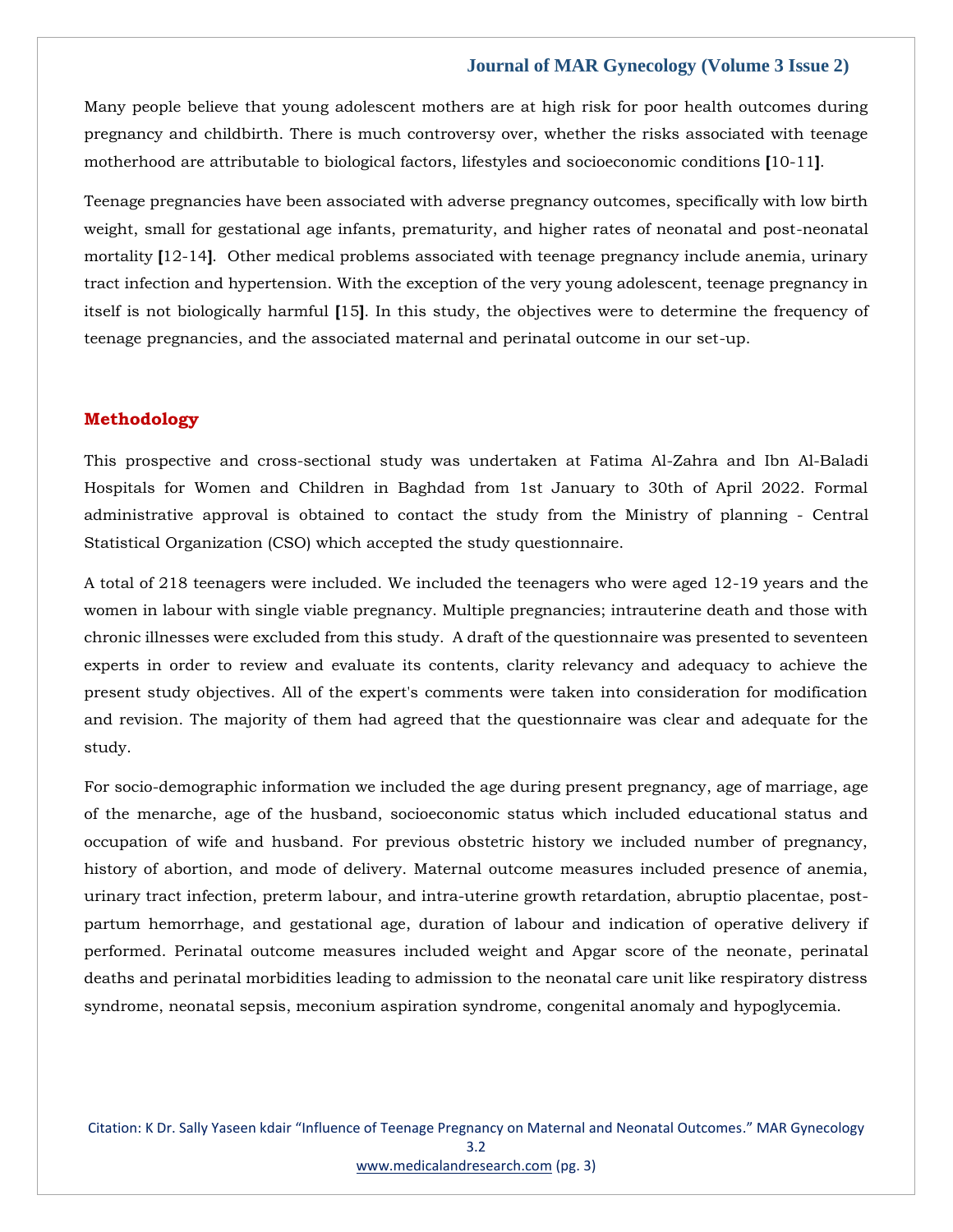Data were collected through direct interview of pregnant women and from surveying their medical records using questionnaire form, which was designed for the study purpose.

The purpose of the study was clearly explained to all pregnant women and their verbal consent were obtained, before filling the questionnaire. Antenatal complications of pregnancy were recorded either from antenatal record if available, All women were send for laboratory investigations including hemoglobin level and general urine examination as routine exam and the result were taken from the antenatal record.

The information regarding each case was transferred into code sheets and data entry was done using laptop and statistical analysis of data was carried out using the available statistical package of SPSS-22 (Statistical Packages for Social Sciences- version 22). Data was presented in simple measures of frequency, percentage, mean.

## **Results**

Out of two hundred and eighteen teenager were included in this study, the mean age was 17.5 with Sd 1.4 with the age range from 12 to 19 years, 93.6% were in the age 16 to 19 years old and only 6.4% were in the age group 12-15 years old. The mean age at marriage was 15.4 with Sd 1.3. 67.4% were marriage at age of 11 years followed by 24.3% at age 12 and 1.8% in the age 14 years.59.7% of them had primary education and 31.7% had intermediate education. 96.8% were housewives and 11.5% of them had a history of abortion **[**Table1**]**. In **[**Table 2**]** shows the age of husband 44.5% were still in the 20 to 24 years old and 23.9% in the age group 25 to 29 years, 51.4% of them had intermediate education and 69.3% were employed. In **[**Figure 1**]** we shows 56.4% of them had low socioeconomic status and 34.9% had moderate SES. In **[**Figure 2**]** we show the 88.5% of teenagers had number of pregnancy for one to two and 11.5% for more than 3. In **[**Figure 3**]** we show the bar chat for mode of delivery 60.6% of them had normal delivery and 39.4% had cesarean section. Preterm labour 25.7% was the main cause of complication; followed by anemia 22% and 16.5% were abruption placentae **[**Figure 4**]**. 51.6% of newborn had weight for 2.5 kg followed by 26.8% of them had weight for 3kg **[**Figure 5**]**. The higher percentage of fetal complication was 36.7% had admission to NICU; followed by 33% had low birth weight **[**Figure 6**]**.

Citation: K Dr. Sally Yaseen kdair "Influence of Teenage Pregnancy on Maternal and Neonatal Outcomes." MAR Gynecology 3.2 [www.medicalandresearch.com](http://www.medicalandresearch.com/) (pg. 4)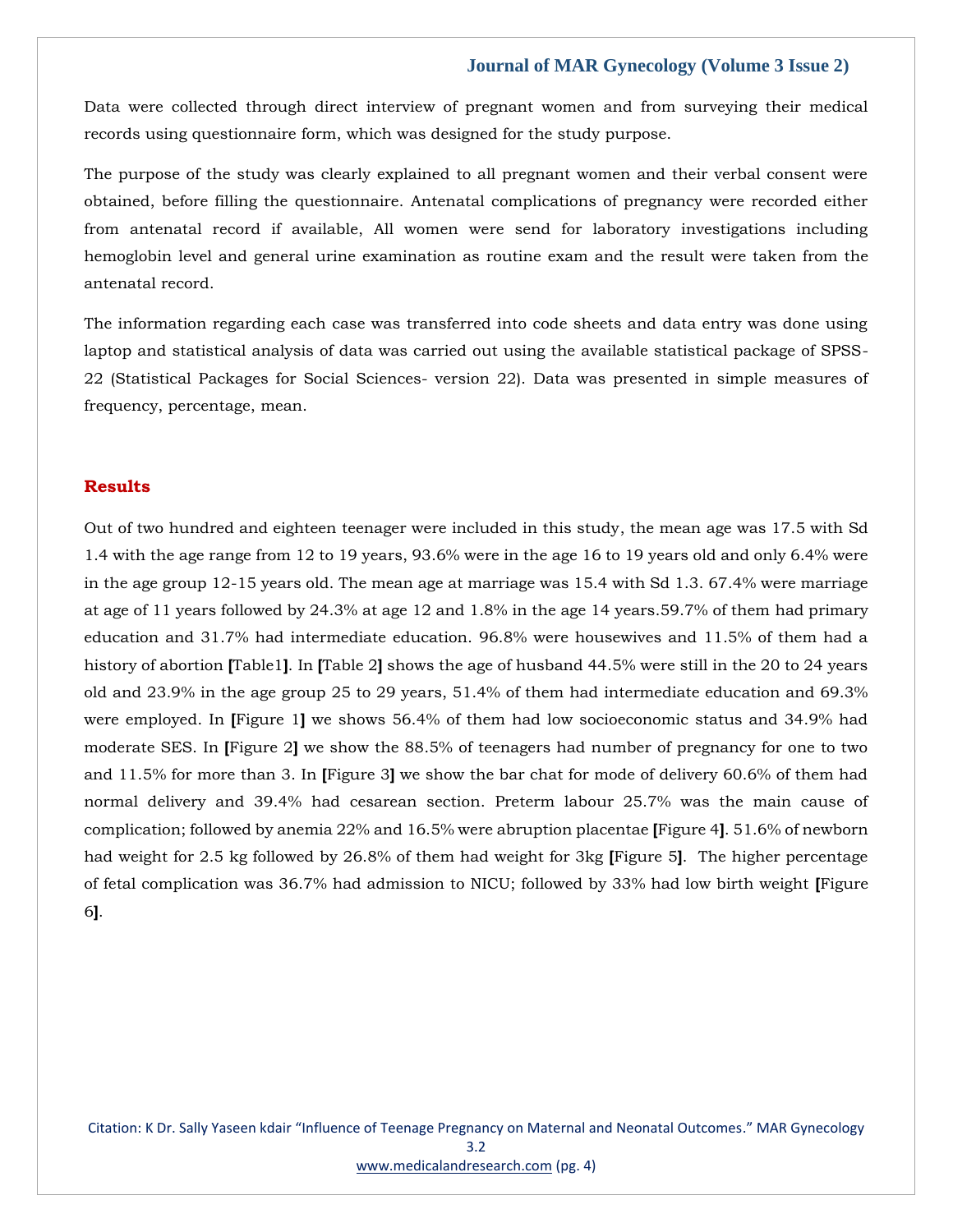| <b>Characteristics</b><br>of |                           | Frequency (218) | Percent          |
|------------------------------|---------------------------|-----------------|------------------|
| teenage pregnancy            |                           |                 |                  |
| Age                          | Mean $\pm$ Sd             | $17.5 \pm 1.4$  |                  |
| Age groups (years)           | 12-15                     | 14              | 6.4              |
|                              | 16-19                     | 204             | 93.6             |
| Age at marriage              | Mean ±Sd                  | $15.4 \pm 1.3$  |                  |
|                              | 11                        | 147             | 67.4             |
| Age at marriage (year)       | 12                        | 53              | 24.3             |
|                              | 13                        | 14              | 6.4              |
|                              | 14                        | 4               | 1.8              |
|                              | Primary                   | 130             | 59.7             |
| <b>Education of teenage</b>  | Intermediate              | 69              | 31.7             |
|                              | Secondary<br>and<br>Above | 19              | 8.8              |
| Occupation                   | Housewives                | 211             | 96.8             |
|                              | Student                   | 7               | 3.2 <sub>2</sub> |
| <b>History of abortion</b>   | Yes                       | 29              | 11.5             |
|                              | No                        | 189             | 86.7             |

Table 1: Characteristics of teenager's pregnancy

| <b>Characteristics of husband</b> |                  | Frequency (218) | Percent |
|-----------------------------------|------------------|-----------------|---------|
|                                   | 20 <sub>20</sub> | 23              | 10.6    |
| Age groups (years)                | $20 - 24$        | 97              | 44.5    |
|                                   | 25-29            | 52              | 23.9    |
|                                   | $\geq 30$        | 46              | 21.1    |
|                                   | Primary          | 84              | 38.5    |
| <b>Education</b>                  | Intermediate     | 112             | 51.4    |
|                                   | Secondary        | 22              | 10.1    |
|                                   | and Above        |                 |         |
| Occupation                        | Employed         | 151             | 69.3    |
|                                   | Unemployed       | 67              | 30.7    |

**Table 2:** Characteristics of husband



Figure 1: Socioeconomic status among teenagers pregnancy

Citation: K Dr. Sally Yaseen kdair "Influence of Teenage Pregnancy on Maternal and Neonatal Outcomes." MAR Gynecology 3.2 [www.medicalandresearch.com](http://www.medicalandresearch.com/) (pg. 5)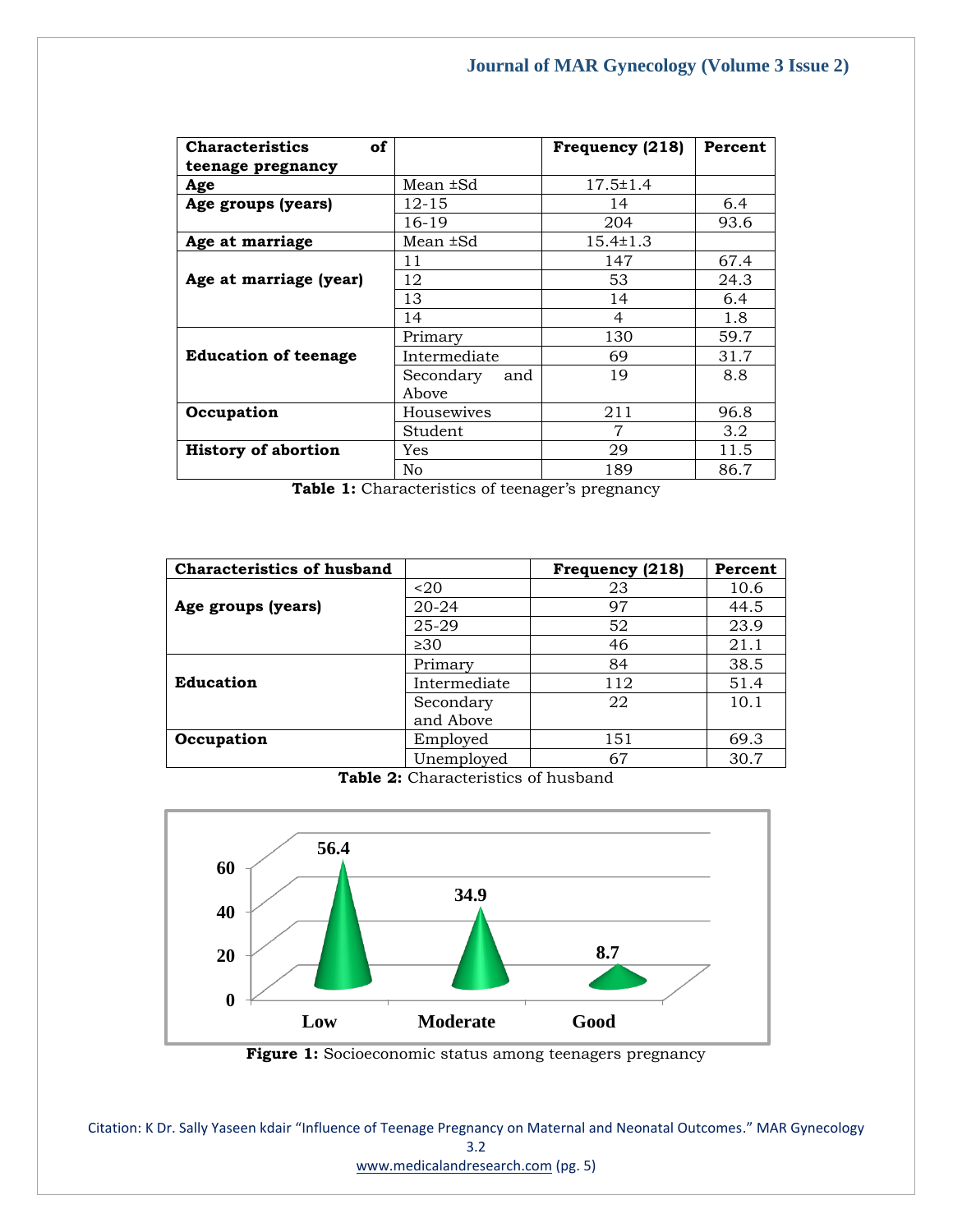

Figure 2: Distribution of teenager's pregnancy according to gravida



Figure 3: Bi -chart of mode of delivery among teenagers pregnancy

Citation: K Dr. Sally Yaseen kdair "Influence of Teenage Pregnancy on Maternal and Neonatal Outcomes." MAR Gynecology 3.2 [www.medicalandresearch.com](http://www.medicalandresearch.com/) (pg. 6)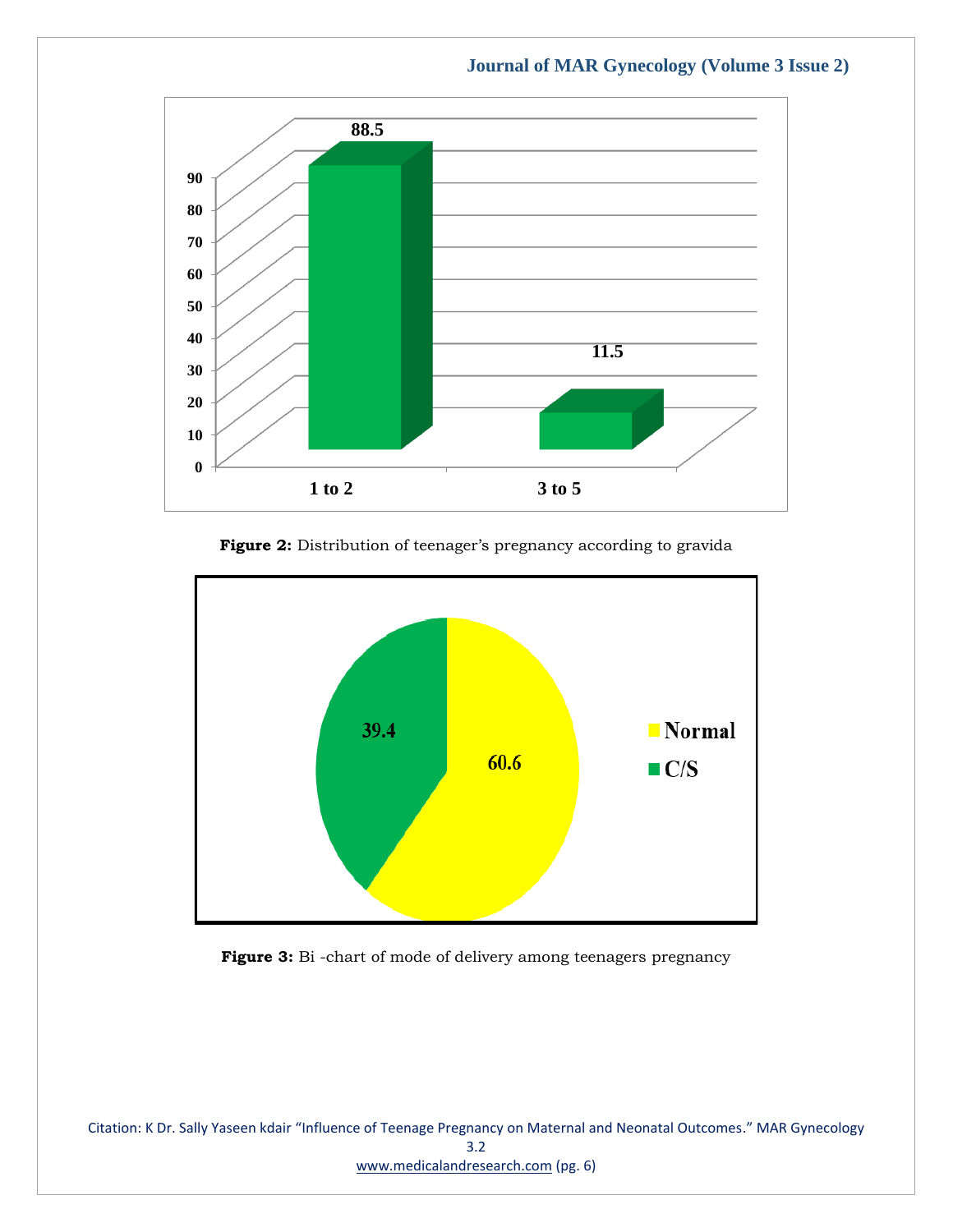

**Figure 4:** Complication of pregnancy and labour



**Figure 5:** Birth weight of newborn babies

Citation: K Dr. Sally Yaseen kdair "Influence of Teenage Pregnancy on Maternal and Neonatal Outcomes." MAR Gynecology 3.2 [www.medicalandresearch.com](http://www.medicalandresearch.com/) (pg. 7)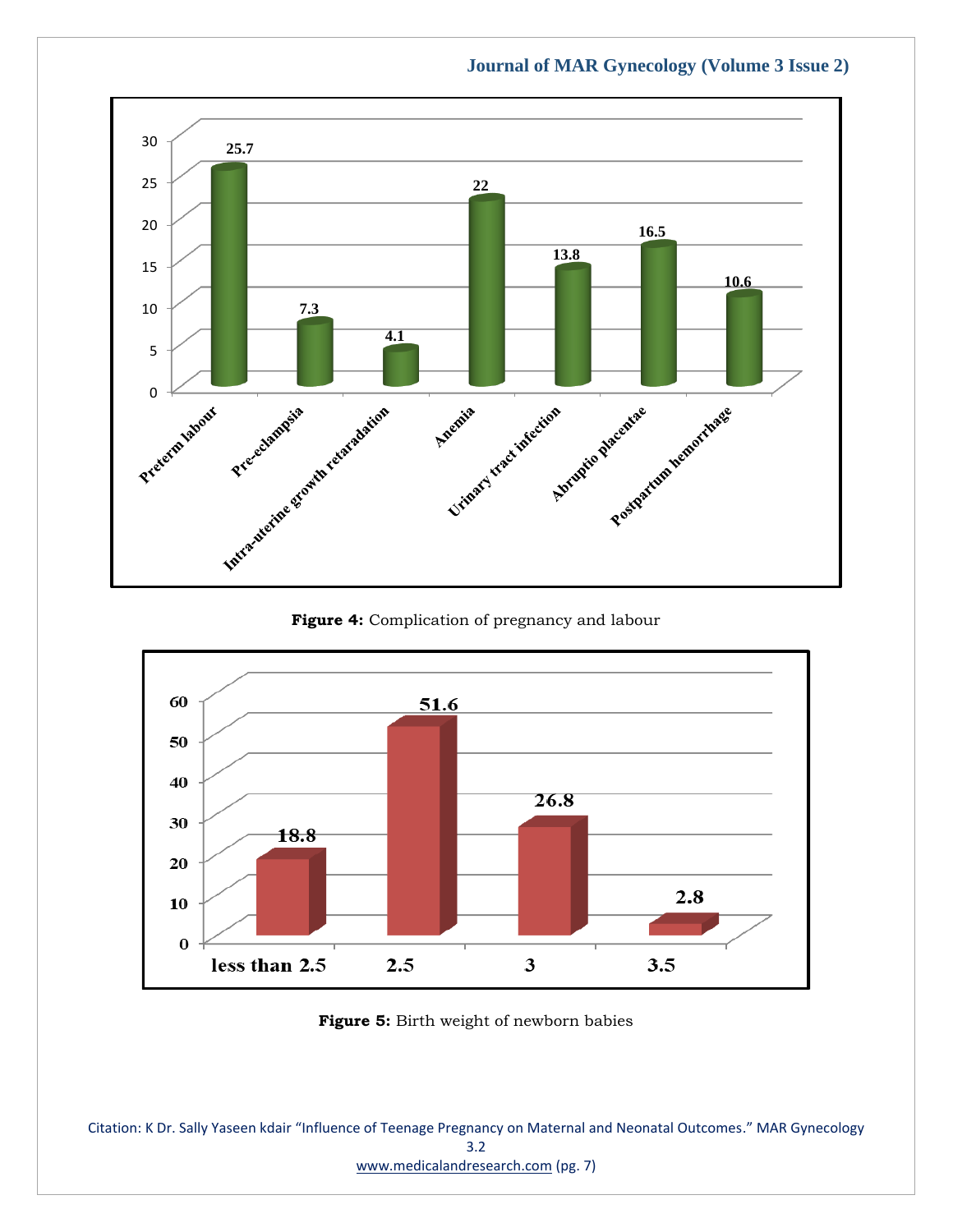

**Figure 6:** Fetal and Neonatal Complications

#### **Discussion**

Adolescent pregnancy is considered a public health problem with social and health impact on quality of the life for both individual and family **[**16**]**. Amorin et al suggest that less 15 year age at marriage, low education, maternal history of pregnancy in adolescent and lack of knowledge and access to contraceptive methods are the most significant factors for adolescent pregnancy **[**17**]**, these factors collectively may influence the maternal and neonatal complication during adolescent pregnancy and must considered in prevention programme.

In the present study the mean age of adolescent mothers was (17.5±1.4) years and the mean age of marriage was 15.4±1.3 years and the menarche age was 11.47 years. This figures indicating that the mean of marriage was just about four years beyond the menarche mean age and thus they still not fully sound physiologically for pregnancy. As a results the teen age pregnant are at high risk of complication development for both women and fetus. This was similar to the mean age reported by other local study done in Baghdad that found the mean age adolescent mother was (17.59±1.27) years**[**18 **]**, and the other study that done in Jordan that reported the mean age of adolescents was (17.4±0.8) years**[**19 **]**. While of India was (18.46) years and (18.1) years for Turkey **[**20**]**. Early age at marriage is culturally acceptable, mean age at marriage in teenage group was ( 15.4±1.3)years which is comparable to the mean age at marriage in other local study done by Naif which reported the mean age of teenage marriage was (15.84±2.27**[** 18**]**. The results of the present study also suggest that teenage pregnant women were more likely to live in low socioeconomic status (56.4%).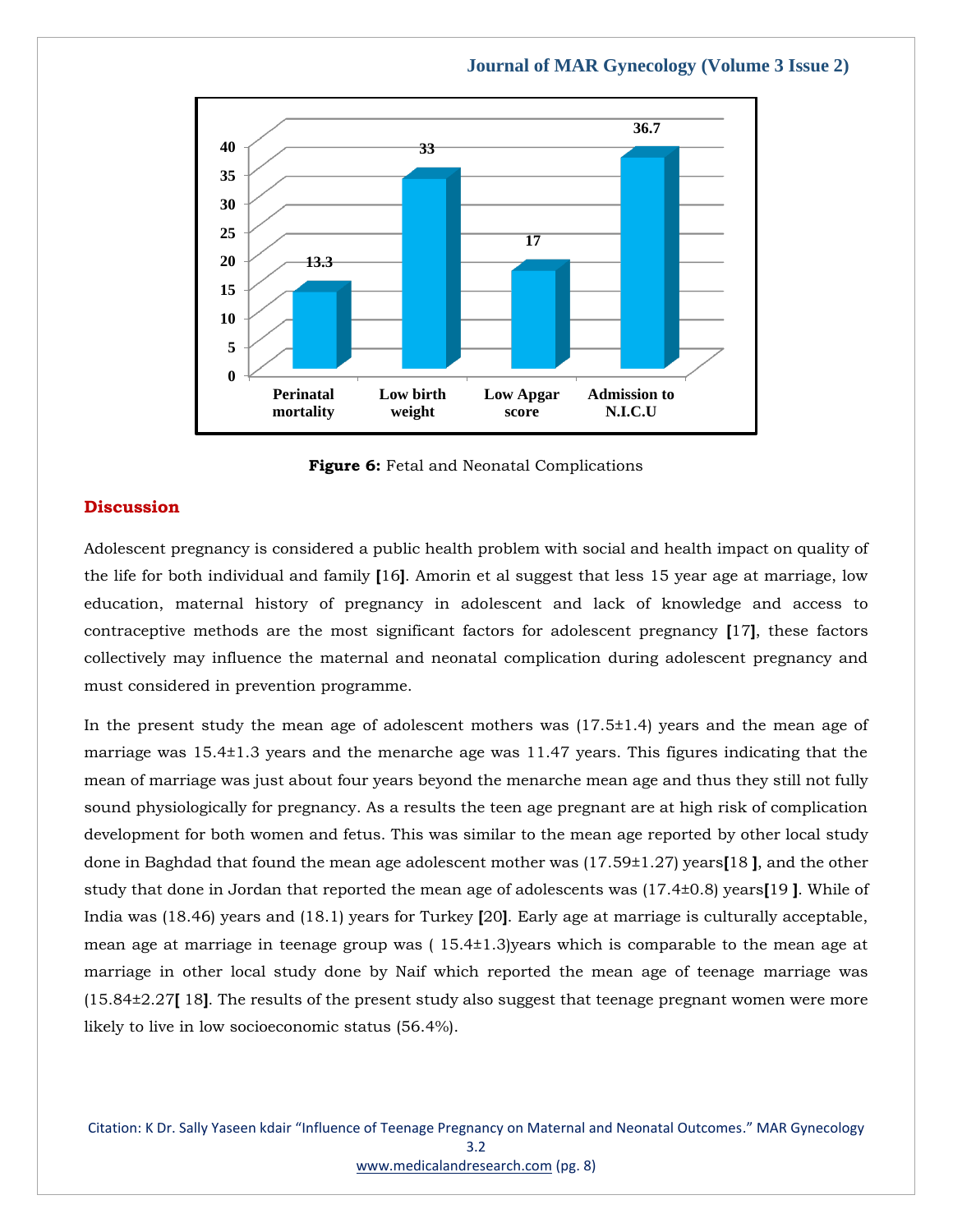Many study shows that those in low socioeconomic status are twice more likely to get pregnant as a teenage when compared to those from high socio-economic status **[**21**]**. In this study, the education level of (58.3%) of teenage pregnant women was primary, this result agree with other local study done in Basrah that reported (53.4%) of teenage pregnant women had primary education **[**22**]**. This present finding also support other study which done in Baghdad that concluded (55.7%) of teenage pregnant women were primary education level **[**23**]**.Most of teenage mother's education level did not correlate with their age since they had left school when they got married.

Low education standards are more likely in adolescents and this agreed with the results of study done in Turkey which shows that there was a higher proportion of inappropriate education for age in adolescents **[**24**]**. The majority of adolescent pregnant mothers were housewives 96.8%, the finding is consistent with the finding of the past study which done in Baghdad that reported (98.6%) of adolescent mothers are housewives **[**18**]**, and other study in Saudi Arabia that reported (91.1%) of them were housewives **[**25**]**. Regarding to the number of gravda, more than half of the teenage group (55.5%) were primigravida, multigravidity and multiparity were also documented in local study done in Baghdad which reported that (57.8% ) of teenage pregnant women were primigravida and (30.6%) were gravida two**[**18 **]**. The results of this study differs from study carried out in India which found than (83.2%) of teenage pregnant women were primigravida as compared to (41.1%) of adult women with P value <0.01 **[**26**]**.

This study indicated that abortion history was (13.4%) in teenage group. This results differ from a study done in Finland which estimated that abortion rate was (7.3%) in teenage mothers **[**27**]**. In addition other study which done in Latin America reported a lower abortion rate (6.2%) that of the present study **[**28**]**. Most studies in the literature, concludes that teenage women are at lower risk of operative delivery **[**29- 30**]**. However in our study teenagers were found to be 39.4% more prone to operative delivery as compared to normal delivery.

Pregnant teenagers are also more likely to be anemic suggesting a poor nutritional status **[**31-32**]**. In our study we found 22% of teenagers had anemic and it's one of the main complications of pregnancy. Urinary tract infection was detected in 13.8% of our adolescent mothers. This increased risk of infection can be explained on the basis that pregnant women under 18 have reduced resistance to infection; whether this is caused by immaturity of the immune system, more pronounced physiologic immunosuppression of pregnancy, poorer nutritional status, or some other mechanism, is not known **[**32**]**.

Intra-uterine growth retardation was four times more common among teenage mothers and the increased risk is only for the first but not the second live born infant **[**33**]**. More cases of placental abruption were seen in this result. Previous studies have mentioned that placental abruption is less common among teenagers **[**34**]**.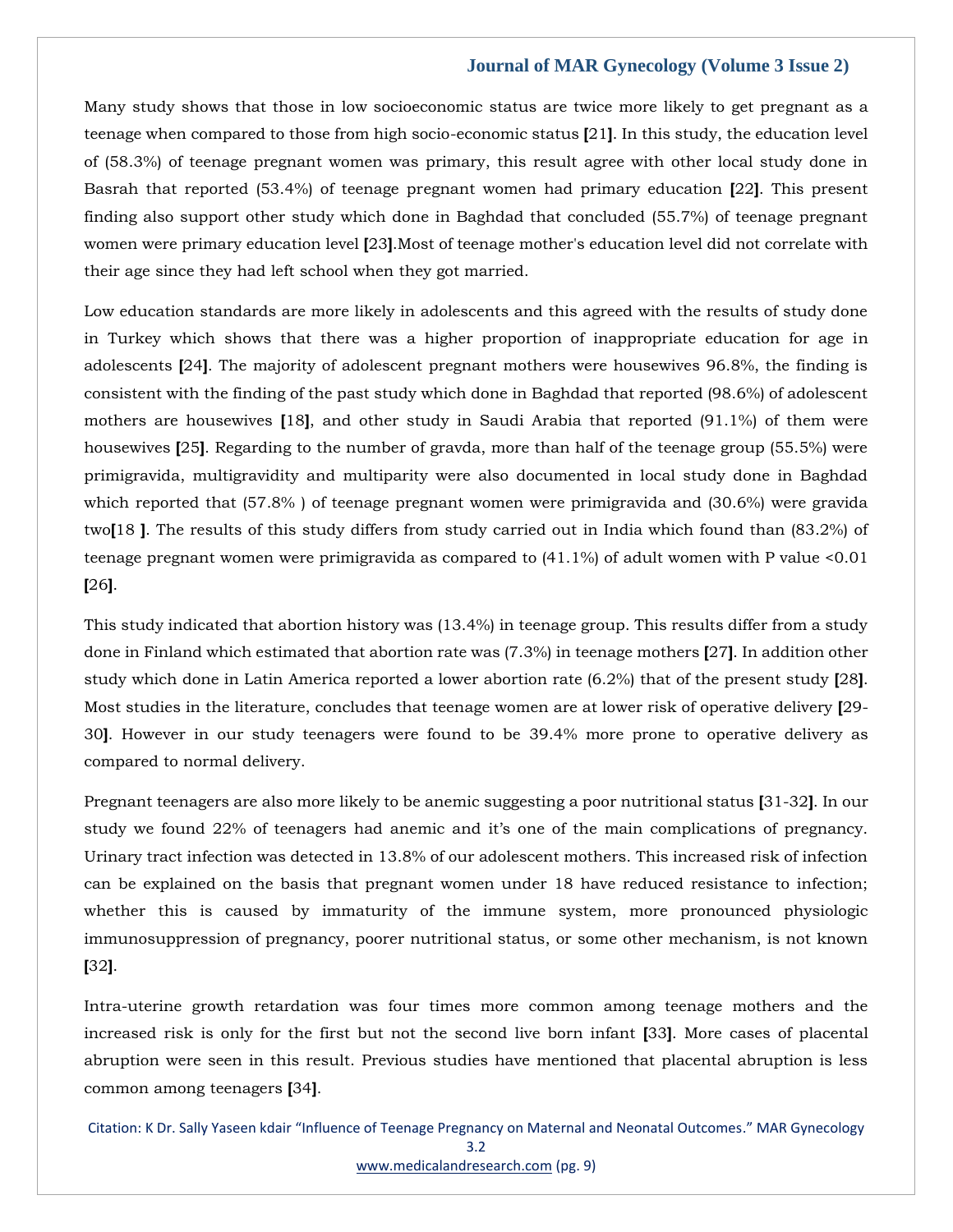Primary postpartum haemorrhage had complicated deliveries among teenage mothers, though the difference was insignificant. In general uterine hypotonia is one of the major causes of primary postpartum haemorrhage, hence better myometrial function and a decreased incidence is expected in teenagers **[**31**]**. In our study postpartum haemorrhage has complicated more labours in the teenagers and it was showed in 10.6%. This study has shown that teenagers are more likely to have low birth weight infants, which is comparable to other finding of results **[**32, 35, 36,37**]**. Neonatal morbidities necessitating NICU admission were 36.7% more common among neonates belonging to teenage mother's .However; our reported NICU admission rate was lower when compared to a Nigerian study **[**38**]**.

#### **Conclusion**

we concluded the teenage pregnancy is associated with increased risks to the mother of conditions like anemia, urinary tract infection, pregnancy induced hypertension and operative delivery. There is also an increased risk to the neonate of having low birth weight, intrauterine growth retardation, and prematurity of repeated admissions to the neonatal care units.

Recommendation: - we need to awareness of teenage pregnant women to have more number of antenatal visits so that the sign and symptoms of various complications of teenage pregnancy could recognize at the earliest. Also , we need to educate the family and this may be play a significant role in delaying marriage and hence delaying childbearing, thus protecting the young girl from being exposed to the various complication of teenage pregnancy.

#### **Conflict of interest:** Nill

#### **References**

1. UNICEF. Ending child marriage: Progress and prospects. New York: UNICEF, 2013

2. Darroch J, Woog V, Bankole A, Ashford LS. Adding it up: Costs and benefits of meeting the contraceptive needs of adolescents. New York: Guttmacher Institute; 2016.

3. UNFPA. Girlhood, not motherhood: Preventing adolescent pregnancy. New York: UNFPA; 2015.

4. World Health Organization.(2006). International statistical classification of diseases and related health problems (Vol. 1). World Health Organization.

5. Cunningham, F., Leveno, K., Bloom, S., Spong, C. Y., & Dashe, J. (2014). Williams Obstetrics, 24e. McGraw-Hill.

Citation: K Dr. Sally Yaseen kdair "Influence of Teenage Pregnancy on Maternal and Neonatal Outcomes." MAR Gynecology 3.2

[www.medicalandresearch.com](http://www.medicalandresearch.com/) (pg. 10)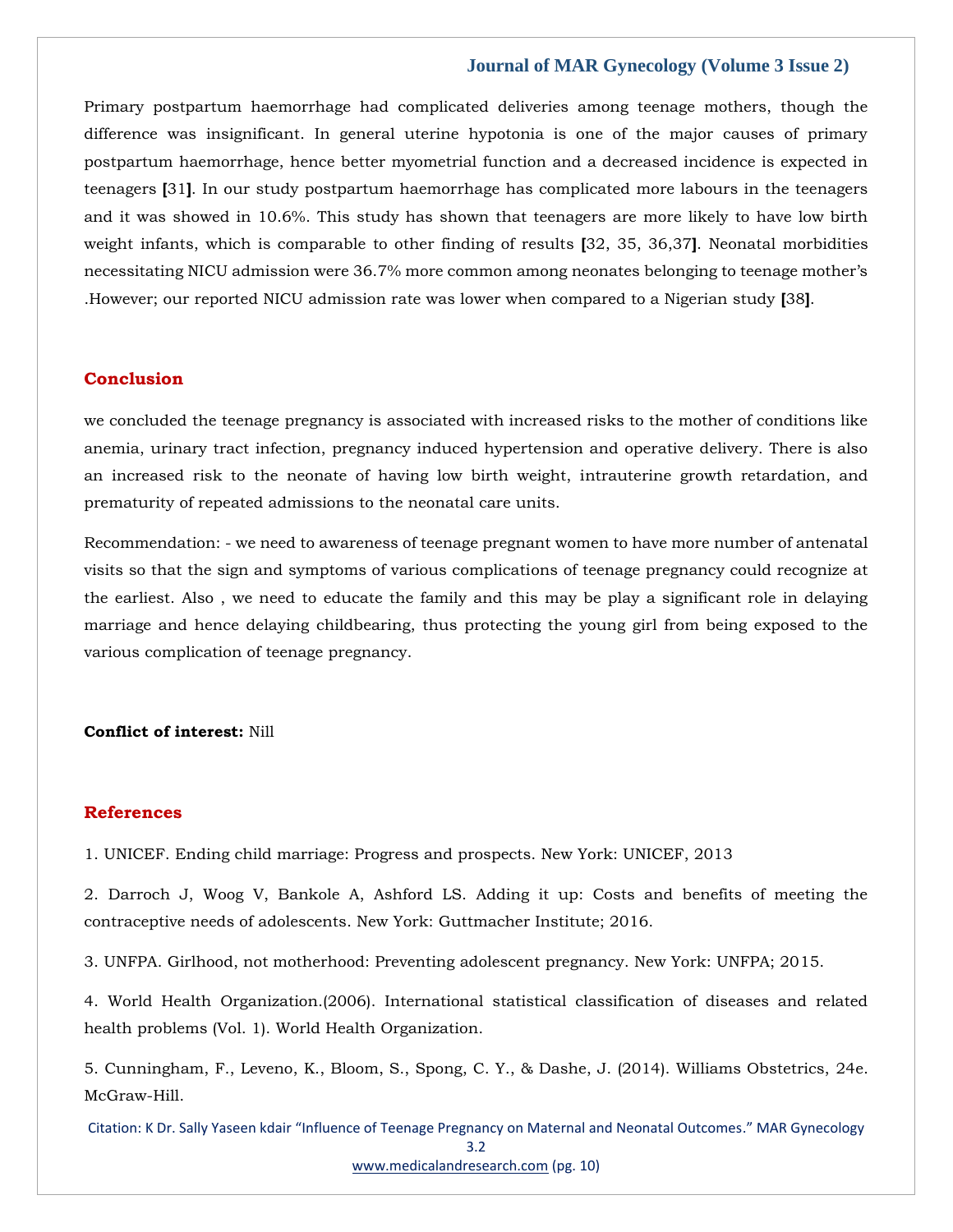6. World Health Organization.(2012). Preventing early pregnancy and poor reproductive outcomes among adolescents in developing countries: What the evidence says.

7. Treffers, P. E. (2013). Teenage pregnancy, a worldwide problem. Nederlands tijdschrift voor geneeskunde, 147(47), 2320-2325.

8. Ministry of Health. Annual statistics report, 2019.Iraq.

9. Ministry of Health. Annual statistics report, 2020.Iraq.

10. Spencer N. The social pattern of teenage pregnancy. Epidemiol Community Health 2001; 55: 5.

11. Chandra PC, Schiavello HJ, Ravi B, et al. Pregnancy outcomes in urban teenagers. Int J Gynecol Obstet 2002; 79: 117-22.

12. Abu-Heija A, Ali AM, Al-Dakheil S.Obstetrics and Perinatal outcome of adolescent nulliparous pregnant women. Gynecol Obstet Invest 2002; 53: 90- 92.

13. Jolly MC, Sebire N, Harris J, et al. Obstetric risks of pregnancy in women less than 18 years old. Obstet Gynecol 2000; 96: 962-6.

14. Vander Klis KA, Westenberg L, Chan A, et al. Teenage pregnancy: trends, characteristics and outcomes in South Australia and Australia. Aust NZ J Public Health 2002; 26: 125-31.

15.D Silva MO.Teenage sexual behaviour and pregnancy: trends and determinants. In: Studd JWW, ed. Progress in Obstetrics and Gynecology, Vol 15. Edinburgh: Churchill Livingstone; 2003. p.123-34.

16. Moreira, T. M. M., Viana, D. D. S., Queiroz, M. V. O., & Jorge, M. S. B. (2010). Conflitos vivenciados pelas adolescentes com a descoberta da gravidez. Rev Esc Enferm USP, 42(2), 312-20.

17. Amorin MM, Lima L de A, Lopes CV, Silver JG.(2009). Fatores de risco para a gravidez na adolescência em uma maternidade-escola da Paraíba: estudo caso-controle. Rev bras ginecol obstet, 31(8), 404-10.

18. Naif, L.N (2012). The Prevalence of Adolescence Pregnancy Complication: A hospital Based Study.I.B.M.S. Al-Nahrian University.

19. Al-Ramahi, M., & Saleh, S. (2006). Outcome of adolescent pregnancy at a university hospital in Jordan. Archives of gynecology and obstetrics, 273(4), 207-210.

20. Sharma, A. K., Verma, K., Khatri, S., & Kannan, A. T. (2011). Pregnancy in adolescents: a study of risks and outcome in Eastern Nepal. Indian pediatrics, 38, 1405-9.

21. Ayuba, I. I., & Gani, O. (2012). Outcome of teenage pregnancy in the Niger Delta of Nigeria. Ethiopian journal of health sciences, 22(1), 45-50.

Citation: K Dr. Sally Yaseen kdair "Influence of Teenage Pregnancy on Maternal and Neonatal Outcomes." MAR Gynecology 3.2 [www.medicalandresearch.com](http://www.medicalandresearch.com/) (pg. 11)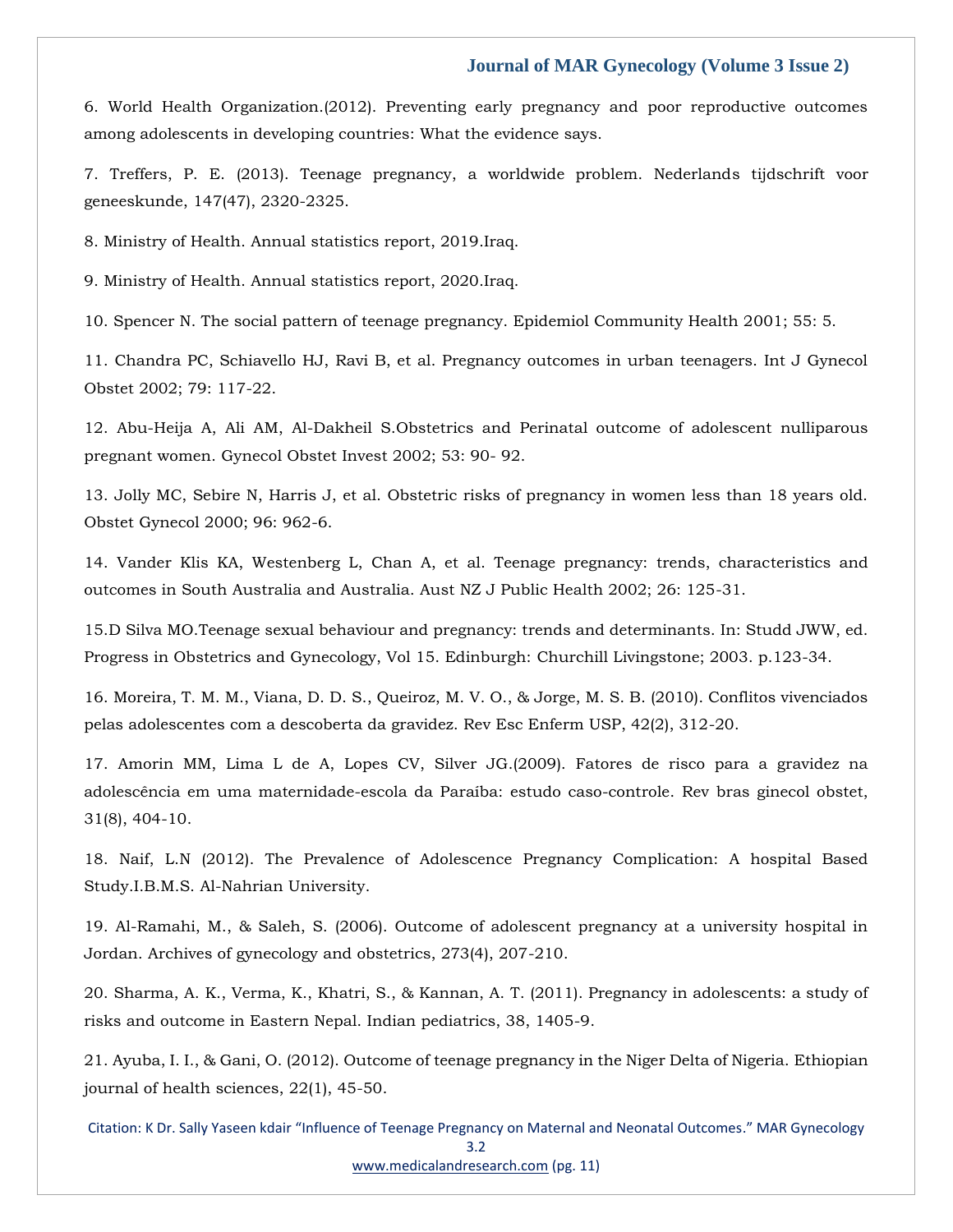22. Al-wahab,A.(2011) pregnancy complication and outcome among teenager. Thi-Qar Medical Journal (TQMJ):Vol (5)No.(3): 87-93.

23. Al-Bassam A.N. (2015). Maternal risk in teenage pregnancies at Baghdad teaching hospital. QMJ, 10(17), 214-223.

24. Edirne, T., Can, M., Kolusari, A., Yildizhan, R., Adali, E., & Akdag, B. (2010). Trends, characteristics, and outcomes of adolescent pregnancy in eastern Turkey. International Journal of Gynecology & Obstetrics, 110(2), 105-108.

25. El-Gilany, A. H., & Hammad, S. (2012). Obstetric outcomes of teenagers and older mothers: Experience from Saudi Arabia. International Journal of Collaborative Research on Internal Medicine & Public Health, 4(6), 903.

26. Kumar, A., Singh, T., Basu, S., Pandey, S., & Bhargava, V. (2007). Outcome of teenage pregnancy. Indian Journal of pediatrics, 74(10), 927-931.

27. Leppälahti, S., Gissler, M., Mentula, M., & Heikinheimo, O. (2013). Is teenage pregnancy an obstetric risk in a welfare society? A population-based study in Finland, from 2006 to 2011. BMJ open, 3(8), e003225.

28. Conde-Agudelo, A., Belizán, J. M., & Lammers, C. (2005). Maternal-perinatal morbidity and mortality associated with adolescent pregnancy in Latin America: Cross-sectional study. American journal of obstetrics and gynecology, 192(2), 342-349.

29. Iqbal F, Azad S, Tayyab R. Obstetrical and fetal outcome in teenage primigravida. Annals King Edward Med Coll 2004; 14: 470-2.

30. East PL, Kiernan EA. Risk among youths who have multiple sisiters, who were adolescent parents. Fam Plann Perspect 2001; 33: 75-80.

31. Jolly MC, Sebire N, Harris J, et al. Obstetric risks of pregnancy in women less than 18 years old. Obstet Gynecol 2000; 96: 962-6.

32. Vander Klis KA, Westenberg L, Chan A, et al. Teenage pregnancy: trends, characteristics and outcomes in South Australia and Australia. Aust NZ J Public Health 2002; 26: 125-31.

33. Stewart CP, Katz J, Khatry SK, LeClerq SC, ShresSR, West KP Jr, Christian P. Preterm delivery but not intrauterine growth retardation is associated with young maternal age among primiparae in rural Nepal. Mat Child Nutr 2007; 3(3): 174-85.

34. Trivedi SS, Pasrija S. Teenage pregnancies and their obstetric outcomes. Trop Doct 2007; 37(2):

#### Citation: K Dr. Sally Yaseen kdair "Influence of Teenage Pregnancy on Maternal and Neonatal Outcomes." MAR Gynecology 3.2 [www.medicalandresearch.com](http://www.medicalandresearch.com/) (pg. 12)